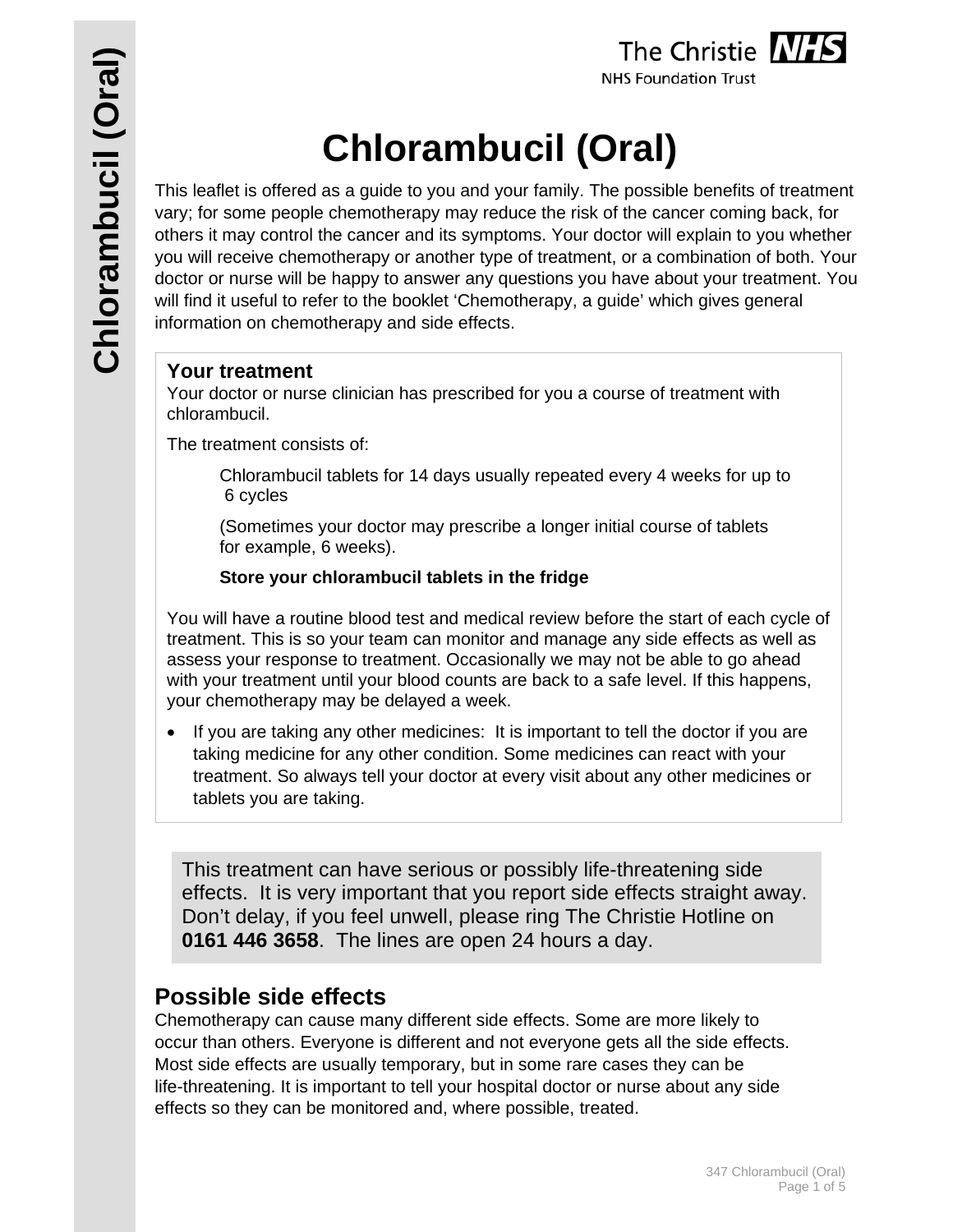#### **Common side effects (more than 1 in 10)**

#### **Increased risk of serious infection**

You are vulnerable to infection while you are having chemotherapy. Minor infections can become life-threatening in a matter of hours if left untreated. Symptoms of infection include fever, shivering, sweats, sore throat, diarrhoea, discomfort when you pass urine, cough or breathlessness. We recommend that you use a digital thermometer so you can check your temperature. You can buy one from your local chemist.

#### **If you feel unwell, you have symptoms of an infection or your temperature is 37.5ºC or above, or below 36ºC contact The Christie Hotline straight away**.

#### **Uncommon side effects (less than 1 in 10)**

#### **Anaemia (low number of red blood cells)**

While having this treatment you may become anaemic. This may make you feel tired and breathless. Let your doctor or nurse know if these symptoms are a problem. You may need a blood transfusion.

#### **Bruising or bleeding**

This treatment can reduce the production of platelets which help the blood clot. Let your doctor know if you have any unexplained bruising or bleeding, such as nosebleeds, bloodspots or rashes on the skin, and bleeding gums. You may need a platelet transfusion.

#### **Nausea and vomiting (sickness)**

You may experience mild nausea while you are taking chlorambucil. Anti-sickness medication will be given along with your chemotherapy to prevent this. If you continue to feel or be sick, contact your GP or The Christie, because your antisickness medication may need to be changed or increased.

#### **Diarrhoea**

If you experience diarrhoea while you are having treatment, anti-diarrhoea medication can be bought from a pharmacy or prescribed by your GP for a temporary period until this is resolved. If the problem persists contact this hospital. Ask the staff for a copy of 'Eating: Help Yourself' which has some useful ideas about diet when you are having treatment.

#### **Sore mouth and altered taste sensation**

Your mouth may become sore or dry, or you may notice small mouth ulcers during this treatment. Drinking plenty of fluids and cleaning your teeth regularly and gently with a soft toothbrush can help to reduce the risk of this happening. We can prescribe a mouthwash for you to use during treatment. You can dilute this with water if your mouth is sore. Ask your doctor or nurse for further advice. There is also general mouth care information in the chemotherapy booklet. If you continue to have a sore mouth, please contact The Christie Hotline.

Occasionally during treatment you may have a strange taste (metallic or bitter). A strongly flavoured sweet or mint will help to disguise this. Normal taste will usually return after the treatment finishes.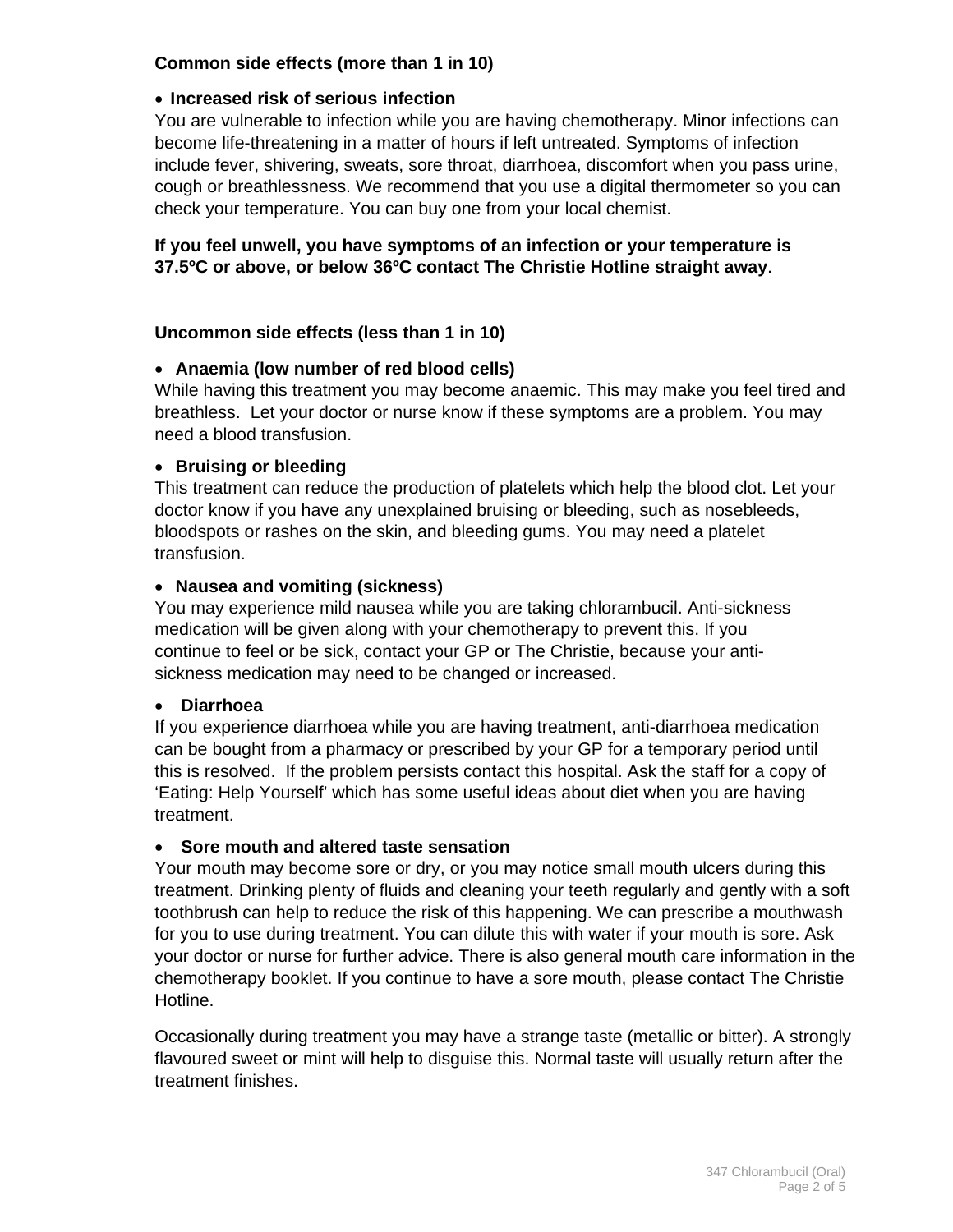#### **Lethargy**

Chemotherapy often makes you feel tired and lacking in energy. It can be frustrating when you feel unable to cope with routine tasks. If you do feel tired, take rest and get help with household chores. If necessary, take time off work. Gentle exercise such as walking can be beneficial.

#### **Rare side effects (less than 1 in 100)**

#### **Rash**

Rarely a widespread rash can occur with this chemotherapy. If this happens tell your doctor, as the treatment may need to be changed.

#### **Serious and potentially life threatening side effects**

In a small proportion of patients chemotherapy can result in very severe side effects which may rarely result in death. The team caring for you will discuss the risk of these side effects with you.

# **Sex, contraception & fertility**

**Protecting your partner and contraception:** We recommend that you or your partner use a condom during sexual intercourse while you are having the course of chemotherapy. Chemotherapy is dangerous to unborn babies and this will also protect you and your partner from any chemotherapy drugs that may be present in semen and in the vagina. If you suspect that you may be pregnant please tell your doctor immediately.

**Fertility:** This chemotherapy may affect your ability to have children. Your doctor or nurse should have discussed this with you. If not, please ask them before you start treatment.

# **Late side effects**

Some side effects may become evident only after a number of years. In reaching any decision with you about treatment, the potential benefit you receive from treatment will be weighed against the risks of serious long term side effects to the heart, lungs, kidneys and bone marrow.

With some drugs such as Chlorambucil there is also a small but definite risk of an increased chance of developing another cancer particularly in the bone marrow. The doctor will discuss late effects with you and note this on your consent form.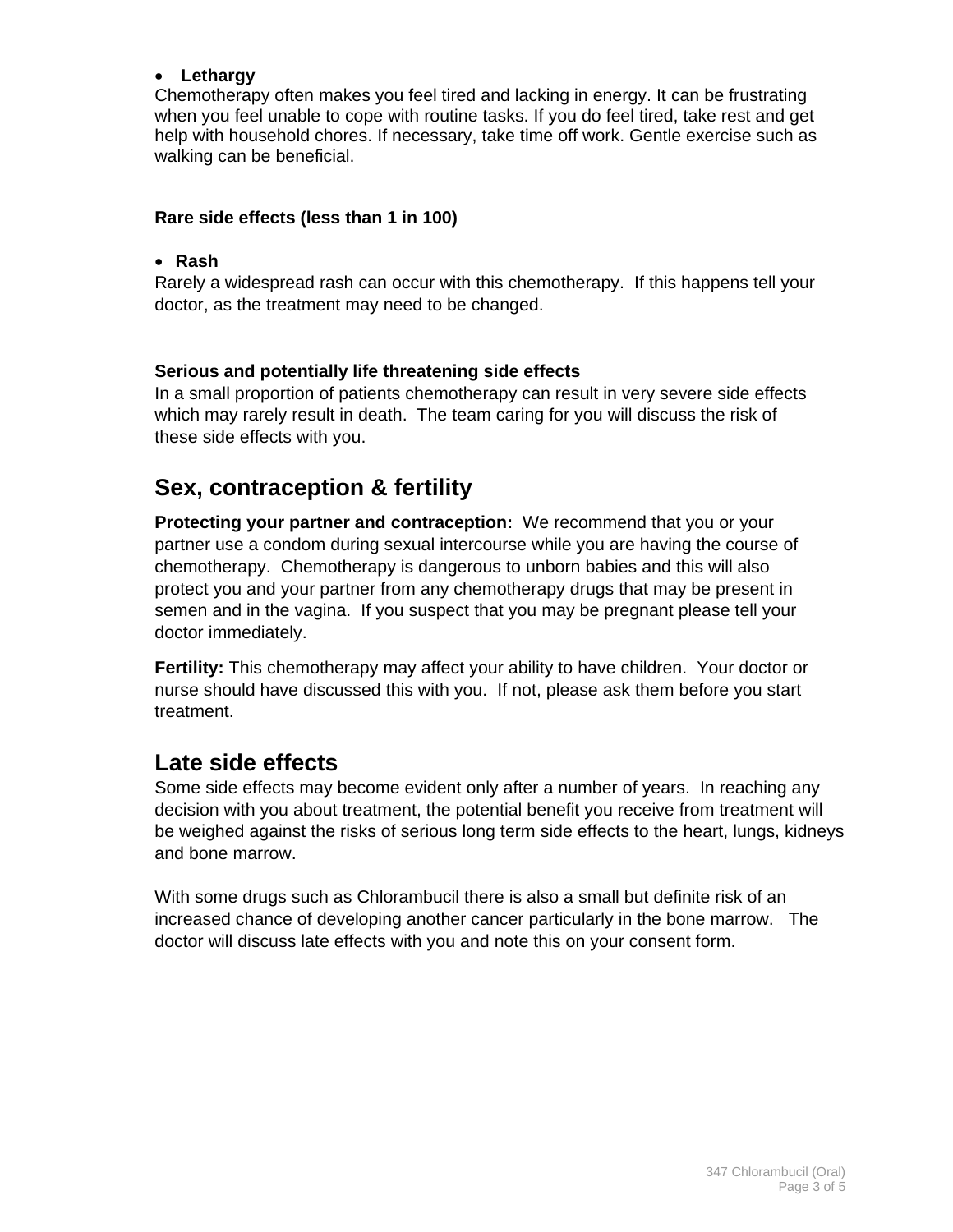## **Contacts**

If you have any general questions or concerns about your treatment, please ring the area where you are having treatment:

| • Haematology day unit                |                                                                                                    | 0161 446 3924                                                                                                           |
|---------------------------------------|----------------------------------------------------------------------------------------------------|-------------------------------------------------------------------------------------------------------------------------|
| • Lymphoma clinical nurse specialists |                                                                                                    | 0161 446 8573                                                                                                           |
| • Lymphoma secretaries                | 0161 446 3753<br>0161 446 8574<br>0161 446 3956<br>0161 446 3332<br>0161 446 3302<br>0161 446 3869 | Professor Radford/Dr Linton<br>Professor Illidge<br>Dr Smith<br><b>Professor Cowan</b><br>Dr Harris/Dr Chan<br>Dr Bloor |
| • Palatine Treatment Ward             | 0161 446 3960/3961 or 3925                                                                         |                                                                                                                         |
| General enquiries                     | 0161 446 3000                                                                                      |                                                                                                                         |
|                                       |                                                                                                    |                                                                                                                         |
|                                       |                                                                                                    |                                                                                                                         |
|                                       |                                                                                                    |                                                                                                                         |